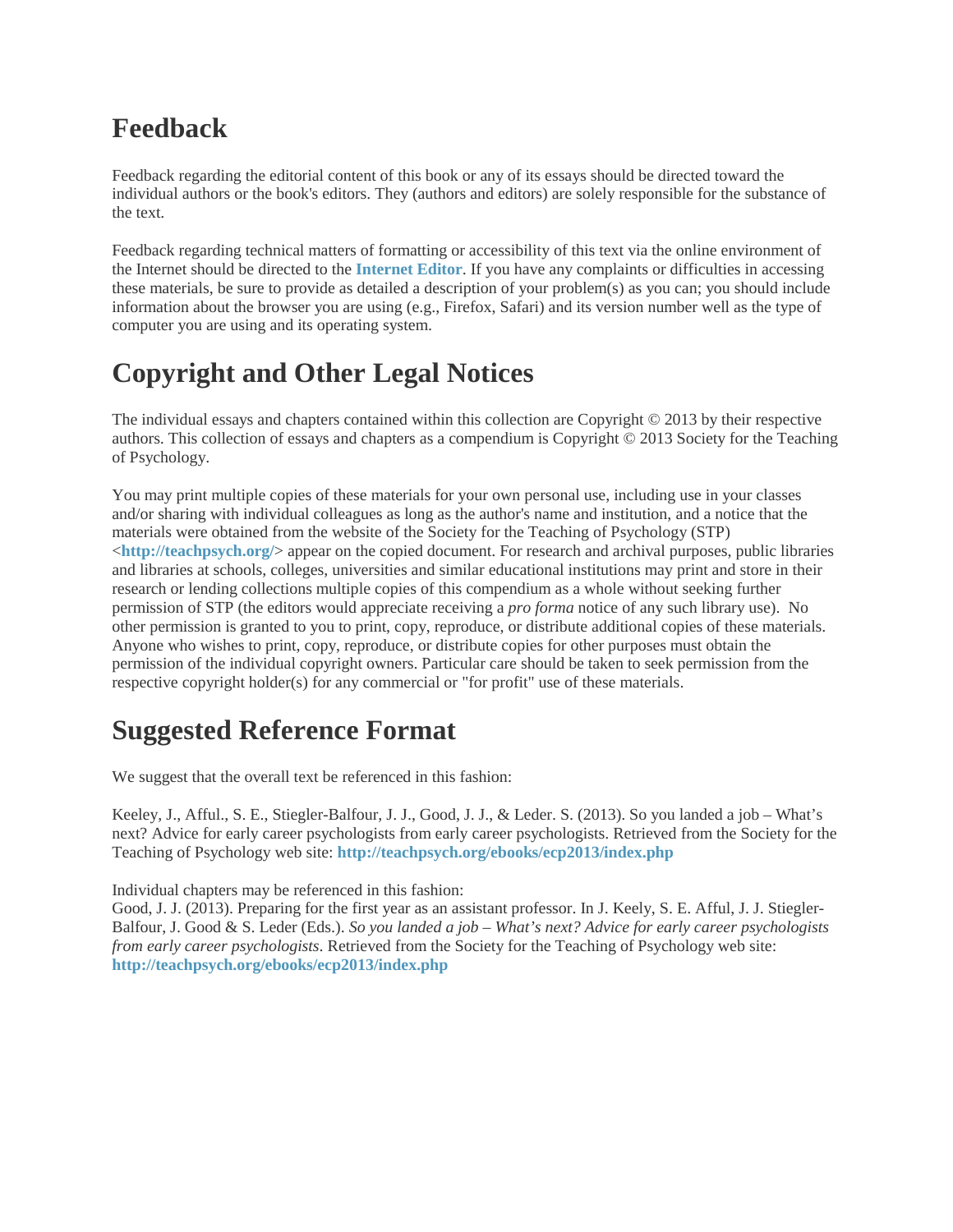

*So You Landed a Job – What's Next?* Advice *for* Early Career Psychologists *from* Early Career Psychologists

Edited by: Jared Keeley, Stephanie E. Afful, Jennifer J. Stiegler-Balfour, Jessica J. Good, & Sadie Leder

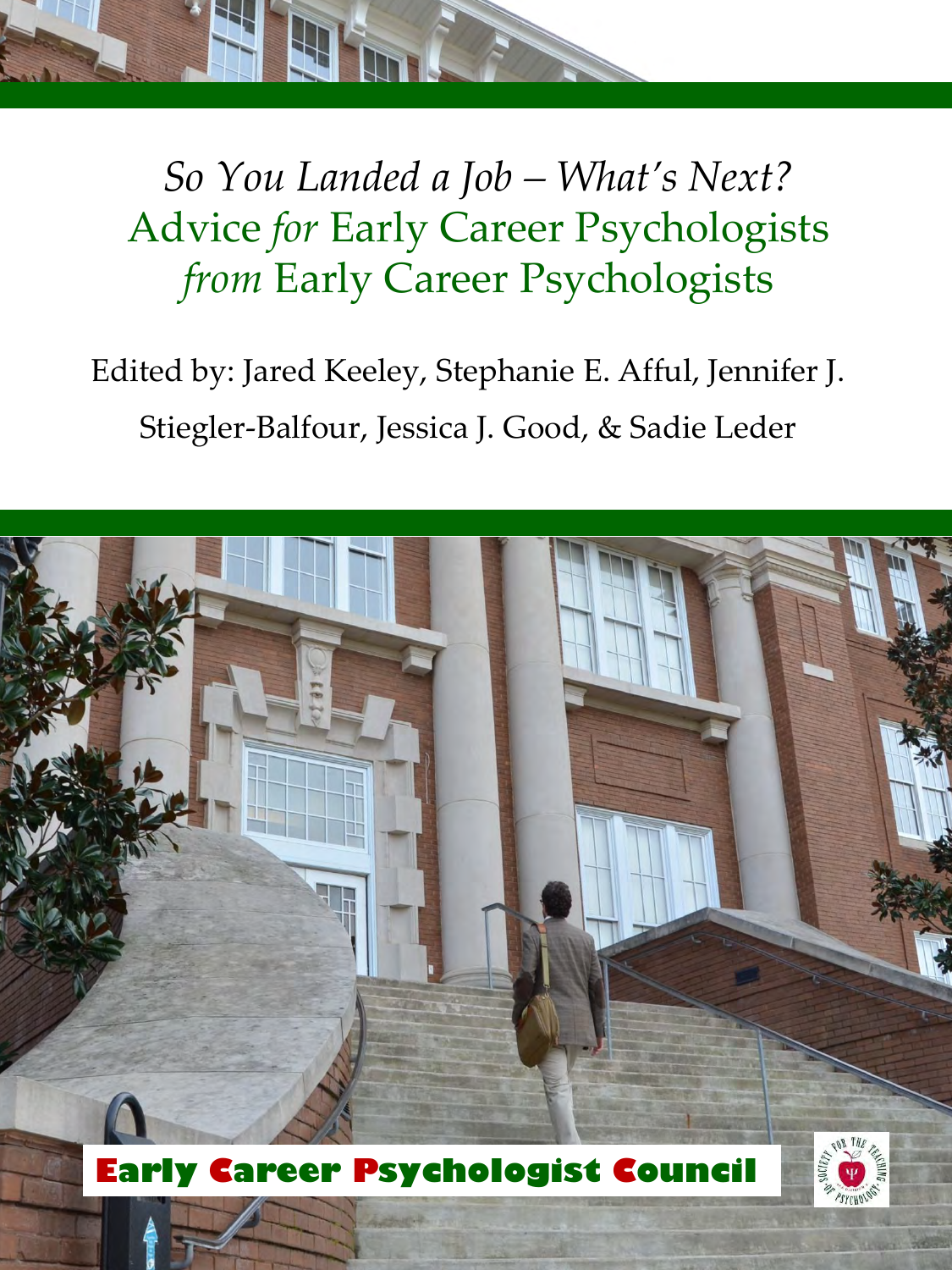# Chapter 4

#### **Engaging Students in Collaborative Psychological Research at Liberal Arts Colleges and Universities**

Jarret T. Crawford The College of New Jersey

Upon earning your first academic position, after counting your blessings, you'll be anxious to begin preparing for that first academic year. In addition to relocating, becoming acclimated to your new institution, and preparing course materials, you will also need to think about your program of scholarship. It is becoming more common for faculty at bachelors and masters-level colleges and universities to involve undergraduate students in their scholarship. At my institution, The College of New Jersey (TCNJ), faculty members are expected to engage students in their scholarship. Four years into my academic position, mentoring undergraduate students in faculty-student collaborative research has consistently been the most rewarding experience of my academic career. However, it also presents some unique challenges that I was not prepared for when I started my academic career.

In this chapter, I will not focus on strategies for establishing your research program (see Chapter 5 for such a discussion). Instead, my goal is to offer advice for mentoring lab students in the first years of your academic career. As a graduate student, you were unlikely concerned with developing a managerial style; however, faculty members are expected to not only oversee the students who will help implement their research program, but also to help them develop into young scholars. In this chapter, I will review student recruitment, lab structuring, student intellectual development, independent projects and student writing management, establishing and maintaining an enriching lab culture, and mentoring students (both lab students and assigned mentees) throughout their undergraduate careers and beyond.

Before I begin, I want to offer two important caveats to the advice that follows. First, my advice is based on my own experiences, which are unique to my own academic position, research program, and personality. I am one of twenty full-time faculty members (30:1 student-faculty ratio) in the Psychology Department of TCNJ, a small public liberal arts college with an enrollment of just over 6,000 students. TCNJ faculty members are guided by the teacherscholar model, which involves integrating scholarship into course delivery. Thus, in addition to teaching responsibilities, we are expected to make impactful scholarly contributions to our respective fields, and involve students in that process. In my department, our lab students are enrolled in a collaborative learning course. This course is included in the students' course load; in an academic year, faculty members typically teach this course in their normal teaching load one semester, and outside their teaching load another semester. Much of my research on political attitudes involves embedding experimental manipulations within surveys distributed to online adult samples, which means I can collect data relatively quickly and cheaply, and without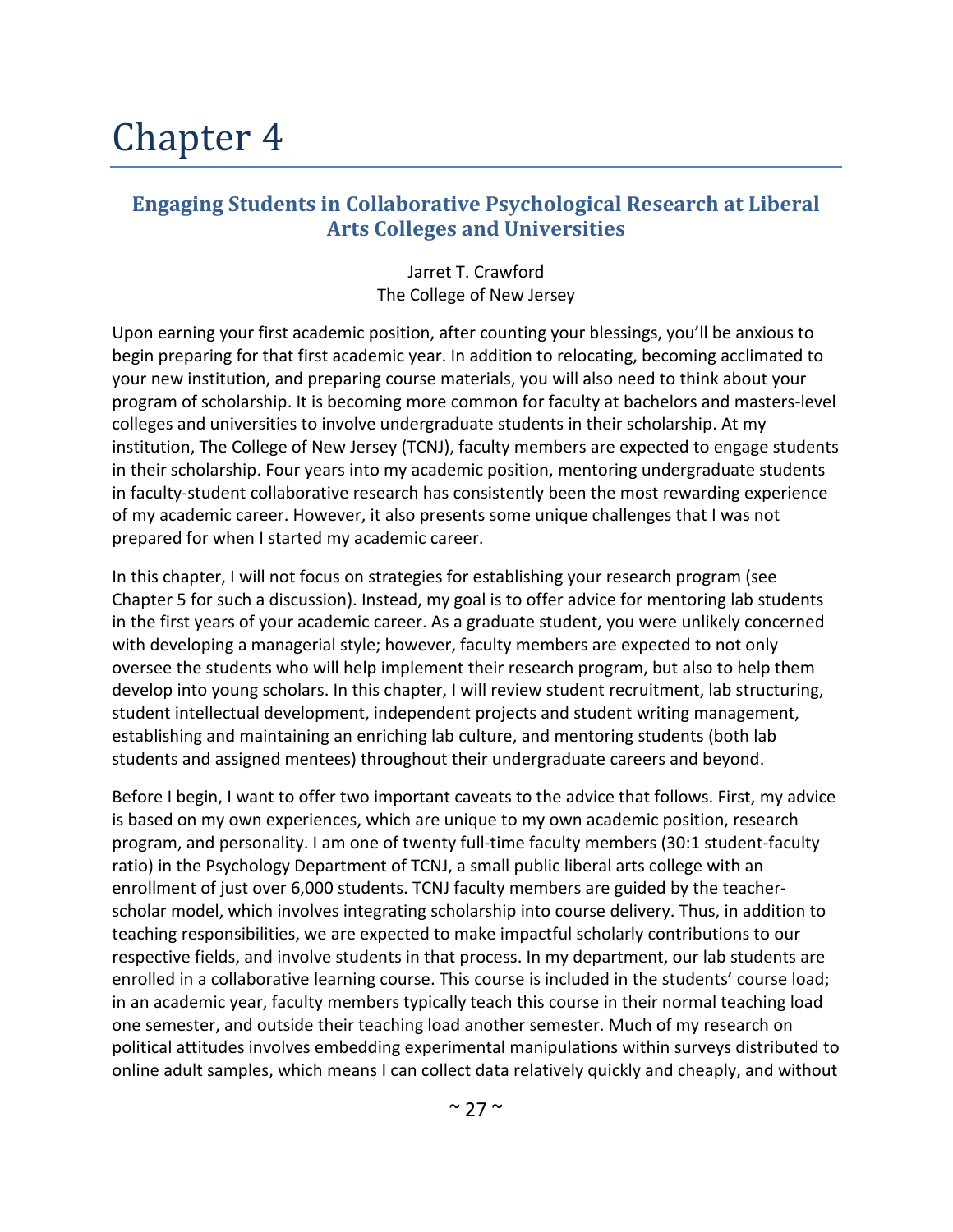relying on student participants from our departmental participant pool. Therefore, the advice I offer will not be relevant to everyone's experiences, and I encourage the reader to modify the following advice to fit his or her own unique circumstances. Second, by no means do I wish to imply that I had this all figured out when I began my position. I most certainly did not. This advice is based on both my successes and failures along the way.

# **Recruiting Undergraduate Students into Your Research Lab**

If you are expected to conduct research at an undergraduate-level college or university, you will undoubtedly involve student collaborators in your research program. As a new faculty member, where do you find these students? Your first semester is a whirlwind, and it is unlikely you will be able to collect any data at that time. However, you will at least want to set up your laboratory space and begin recruiting interested students (see Chapter 5). At this point, you won't have the luxury of reputation and experience, so you should utilize both your colleagues and your courses as student recruitment resources. If you were hired to fill a hole in your department's curricular offerings, there will certainly be some students whose research interests were not being met before your arrival. Some of these students will take the initiative to approach you. Your colleagues, who have engaged with the student body for years, may know students interested in your area of expertise. Ask your colleagues for help identifying these motivated and interested students. They will appreciate your willingness to seek advice and your conscientious approach to lab student recruitment. Of course, another excellent recruitment source is the students enrolled in your classes. From methodology courses, you can identify students with a general interest in and aptitude for psychological research. From survey or upper-level courses directly related to your area of expertise, you can identify students who share your intellectual interests.

Regardless of your recruitment source, there are a few considerations to keep in mind as you select your students. First, recruitment is about quality not quantity, so avoid the temptation to stock your lab full of students. Determine the number of students you will need to operate your lab, and do not exceed that number. First, more lab students means more students to manage, more papers to grade, more individual meetings, etc. You will already have enough responsibilities—don't stretch yourself too thin. Second, your research program will likely start small, perhaps with some data to add to your dissertation studies, or piloting an exciting new line of research. If there are more students than there is work to go around, some may become frustrated by their lack of engagement in the lab's work. Consider increasing the size of your lab as your research program develops.

Second, students' grades in previous courses do matter, but they should not be the primary determinant for excluding or including students in your lab. Sometimes, hands-on involvement with psychology research can be the spark that ignites (or reignites) a wayward student's interest in psychology and motivates them in other areas of their academic life. This may especially be the case for first- and second-year students. Be more cautious about recruiting third- and fourth-year students with poor academic records, and ask your colleagues for their impression of these prospective research students. In a formal application, I ask prospective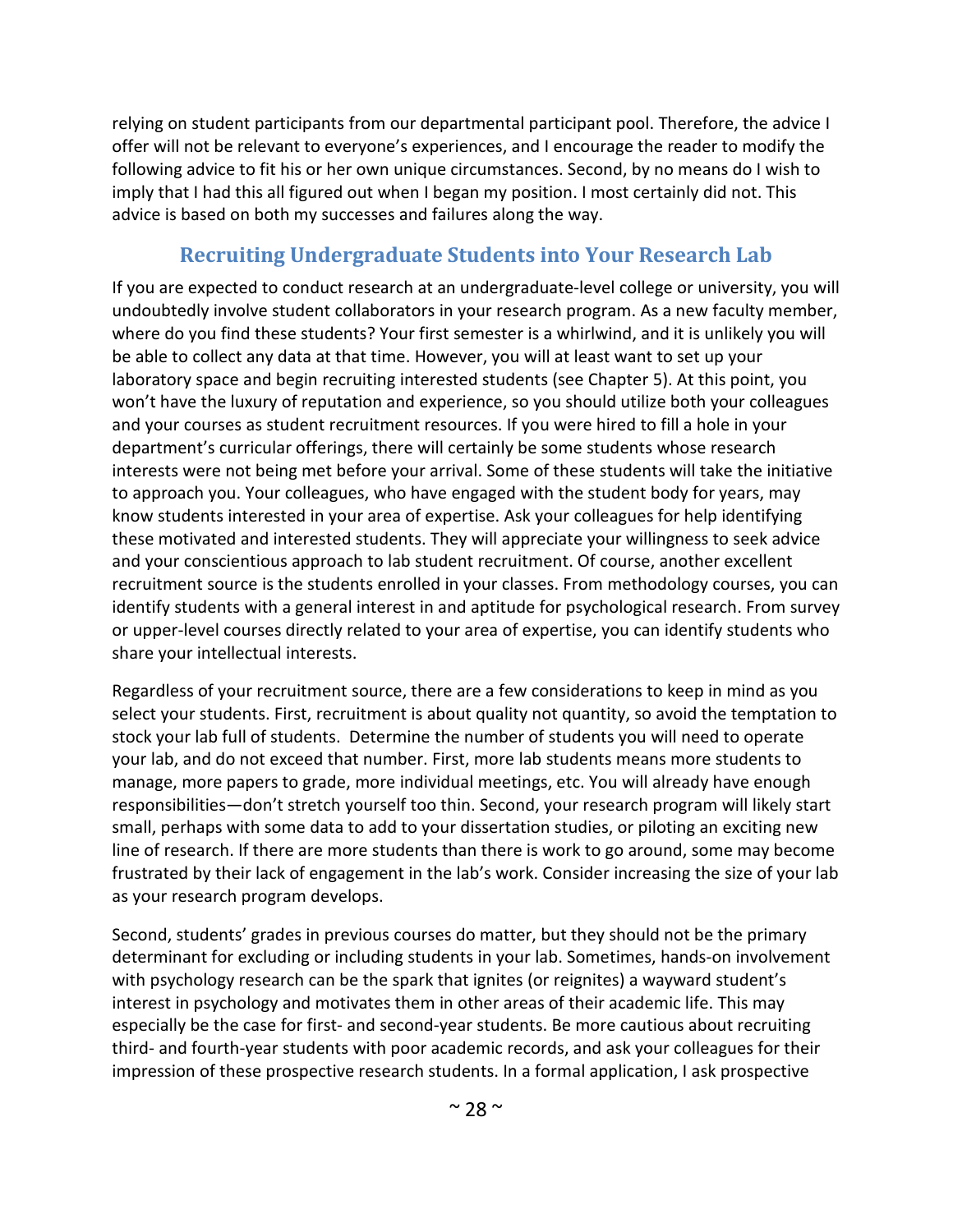students to list their reasons for considering my lab, relevant course experiences, career goals, and faculty recommenders.

Third, aim for student diversity, not just demographically (e.g., gender, ethnicity), but also experientially and intellectually. For example, for my research on political attitudes, having lab students with an assortment of social and political beliefs creates more animated and ultimately more creative discussions that might not have been possible in a more politically homogenous group. Finally, you will eagerly anticipate semesters when you have a lighter teaching load (e.g., course release, or the lighter semester of a 2:3 academic year teaching load). However, a diminished teaching load also means a smaller pool of potential lab students for the following semester. During one such semester, I made the mistake of accepting students I normally would not have accepted so that I could meet the 6-student minimum enrollment requirement. The following semester, I paid for this mistake in the poor quality of student work I received. To avoid these consequences, and the frenzied rush to fulfill your enrollment needs, begin student recruitment earlier than usual during semesters with a lighter teaching load.

## **Structuring Your Laboratory**

As lab director, you need to devise a system that optimizes both your research productivity and the educational experience of your students. I find it easiest to have a lab hierarchy with explicit roles and responsibilities at each level. Appendix 1 presents the lab hierarchy I include in my lab course syllabus. There are four levels of student involvement, with specific duties and responsibilities, in ascending order: research volunteer, research assistant, administrator, and colleague. As a student ascends in the lab hierarchy, they take on increased responsibilities, but they also gain opportunities for one-on-one research collaboration and co-authorship. I don't always follow this hierarchy to the letter—for example, if a less-experienced student demonstrates high aptitude and interest, I might promote that student to a higher position. That said, this structure allows students to recognize both the opportunities the lab presents and my expectations for their advancement. I strongly discourage stagnation in the lab, and therefore limit students to only two semesters in which they can stay at the assistant level; beyond that, they must ascend to a higher position or make room for other interested students. This reminds students that I encourage their increased involvement, roots out students with waning interest, and ensures that I have a relatively steady influx of new and interested students.

#### **What to Expect from Your Lab Students**

Because students enroll in my lab just as they would any other course, they receive a syllabus at the beginning of the semester that delineates my expectations. The most important component of their grade is their involvement in lab research project(s). In a typical semester, we have a primary lab project involving all students, regardless of position in the lab. This is often a newly developed line of research, and we use lab meeting times to review the relevant literature, discuss research design, and evaluate stimuli and materials. All students are expected to be available for any necessary data collection sessions, and advanced students train less experienced students. Originally, I did not include the majority of students in the data analysis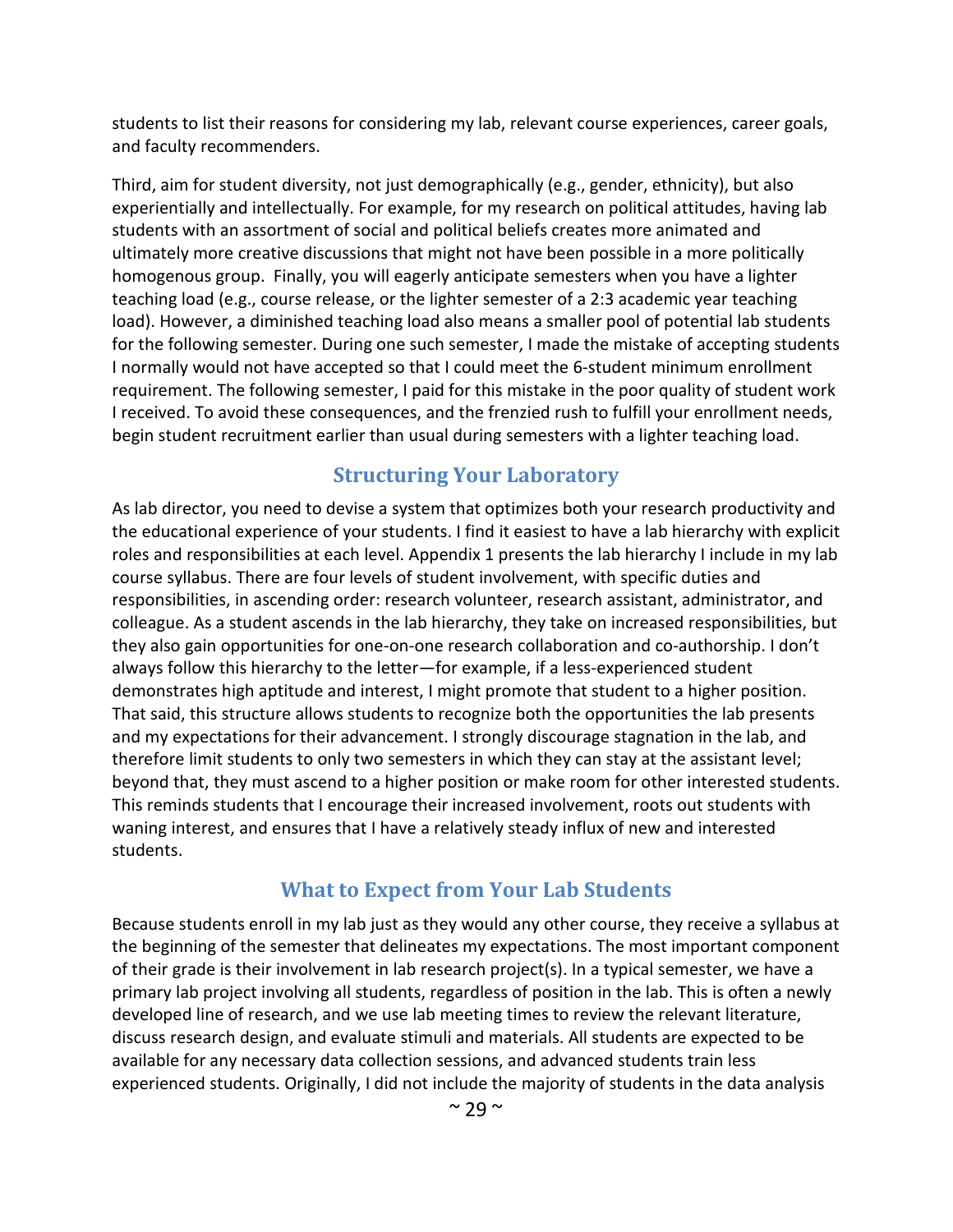and interpretation phases of the project, choosing to do that work independently or in collaboration with advanced students. However, I began to suspect that this led to student disengagement with our research questions. I therefore began performing and discussing analyses in real-time during lab meetings (which is possible in our smart classrooms with SPSS installed on computers). This has not only enhanced students' knowledge of data analytic procedures and interpretation, but increased their interest and engagement with our research now that they feel more included in the process.

In addition to this primary lab project, there are peripheral projects each semester on which I collaborate with more advanced students. These often involve data collection, analyses, or writing continued from a previous semester, and are especially well suited for advanced students who are familiar with the project and capable of more advanced data management and analysis. Sometimes a group of two or three students may work together on such a project, but with a typical enrollment of  $6 - 8$  students, my lab enrollment is usually low enough (and my backlog of data deep enough) that only one advanced student will be involved on each peripheral project.

The success of your research program depends on several people working together, which makes open and frequent communication essential. If a problem with data collection arises, I need to know about it immediately. Therefore, in addition to lab meeting times and data collection sessions, we use technology to remain in frequent communication. Students are expected to check their email at least once a day for communications from fellow lab members or me. When email communication is too slow, we phone or text each other. We maintain a website that is updated weekly and reflects input from all lab members. Finally, our online course instruction website at TCNJ allows students to contribute to a privately-accessed course blog. Students post weekly blog entries and follow the entries of their fellow lab members. We use these blog exchanges to supplement our lab meeting discussion—students use the time between lab meeting and their blog post to reflect on our lab meeting discussion and offer further insight into our research questions.

Students must also write a 10-15 page paper, which they present to the lab group at the last lab meeting of the semester. These papers and presentations may be relevant to either the primary or peripheral projects, and typically take three forms: a) literature reviews, b) proposals, for following up a project from the present semester, or c) reports of empirical results from an individual student's research project. Less experienced students typically provide a literature review or research proposal, while more experienced students will provide empirical reports. These presentations hone students' theory integration, research dissemination, and public speaking skills. I also invite students newly enrolled in the lab for the following semester to attend these presentations in order to meet our students, witness their accomplishments, and preview the following semester's projects.

Finally, each semester students develop or create something that will contribute to the lab into the future. These projects have included developing the lab website, developing the lab procedural manual, designing the lab logo, updating the website after a semester or two of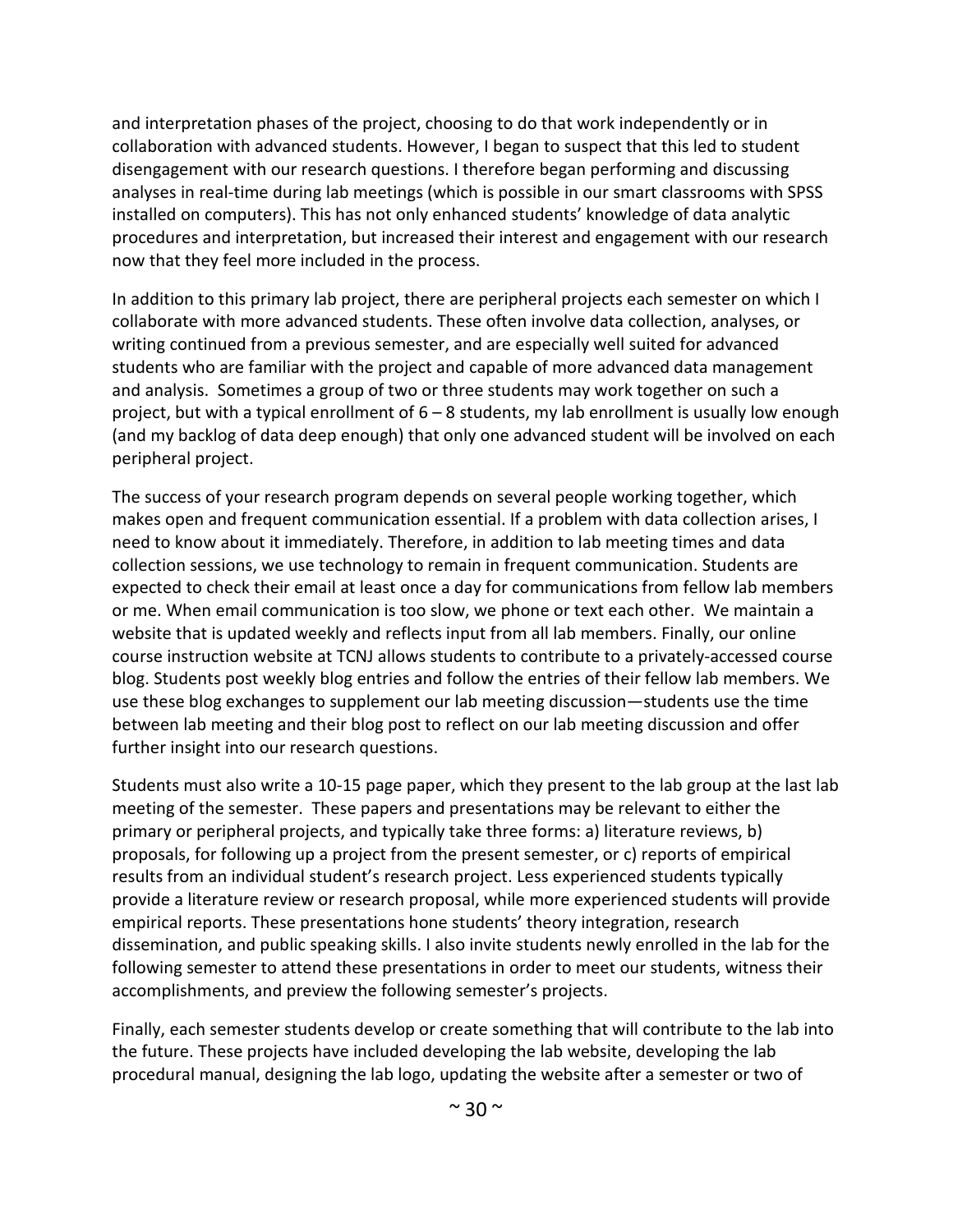neglect, and designing our lab banner for the Lab Olympics (more on that to follow). These activities not only support the lab, but also provide excellent team-building exercises for lab members.

## **What to Teach Your Lab Students**

Although one goal of conducting student-faculty research is to advance your scholarship, the other primary goal is to mold your students into young scholars. I strive to guide all of my lab students through the entire research process. In fact, this is the purpose of the primary project: to let students experience each step of that process. At the beginning of the semester, we spend several weeks reviewing the relevant literature and developing hypotheses related to this project. I first assign a set of readings, but then ask each student to lead a discussion of an additional relevant reading of their choice. Selecting the article and leading a discussion of its implications for our project encourages them to think more deeply and independently about the topic. Don't be surprised if your original idea changes based on student input—I am always impressed by their ability to challenge my initial thinking and ultimately shape and refine the hypotheses.

After formulating our hypotheses, we review design considerations specific to our project. Most of my research embeds experimental manipulations within online surveys, which advanced students create using online survey software (Qualtrics). After the survey is created, all students test and critique the survey on their own time, and we review and refine the instrument through extensive lab meeting discussions and exchanges on the lab blog. If we are collecting data in the lab, students dry-run the research protocol together in teams to ensure that all instruction sets are clear and that all instruments are operational. Again, I rely on a team of more experienced students to train students in the research protocol. Usually, a student will volunteer to assist me with the submission of the IRB protocol.

We usually collect data by posting a link to our survey online to Amazon.com's Mechanical Turk (an online labor market where researchers can recruit participants to complete surveys for compensation). However, if we are collecting data in the lab, students manage data collection: they schedule research assistants, manage the participant pool, assign participant credit, and oversee data collection sessions. Students do not enter data into SPSS because Qualtrics records and inputs the data into an SPSS file. There are of course considerations to managing student data entry, but I encourage you to lobby your administrators for access to Qualtrics or other survey software, as it saves a tremendous amount of time (a new faculty member's most valuable commodity) and allows students to focus more on substantive work and less on mindnumbing data entry.

Data analysis proceeds in two stages: 1) data management and preliminary analyses, and 2) primary analyses and interpretation. Usually I select an initial team for the first stage. With less experienced students, I meet to review how to manage a data file (e.g., create measures, code for experimental conditions) and run preliminary analyses (e.g., reliability analyses, factor analyses, correlations, examining means, testing manipulation checks). More experienced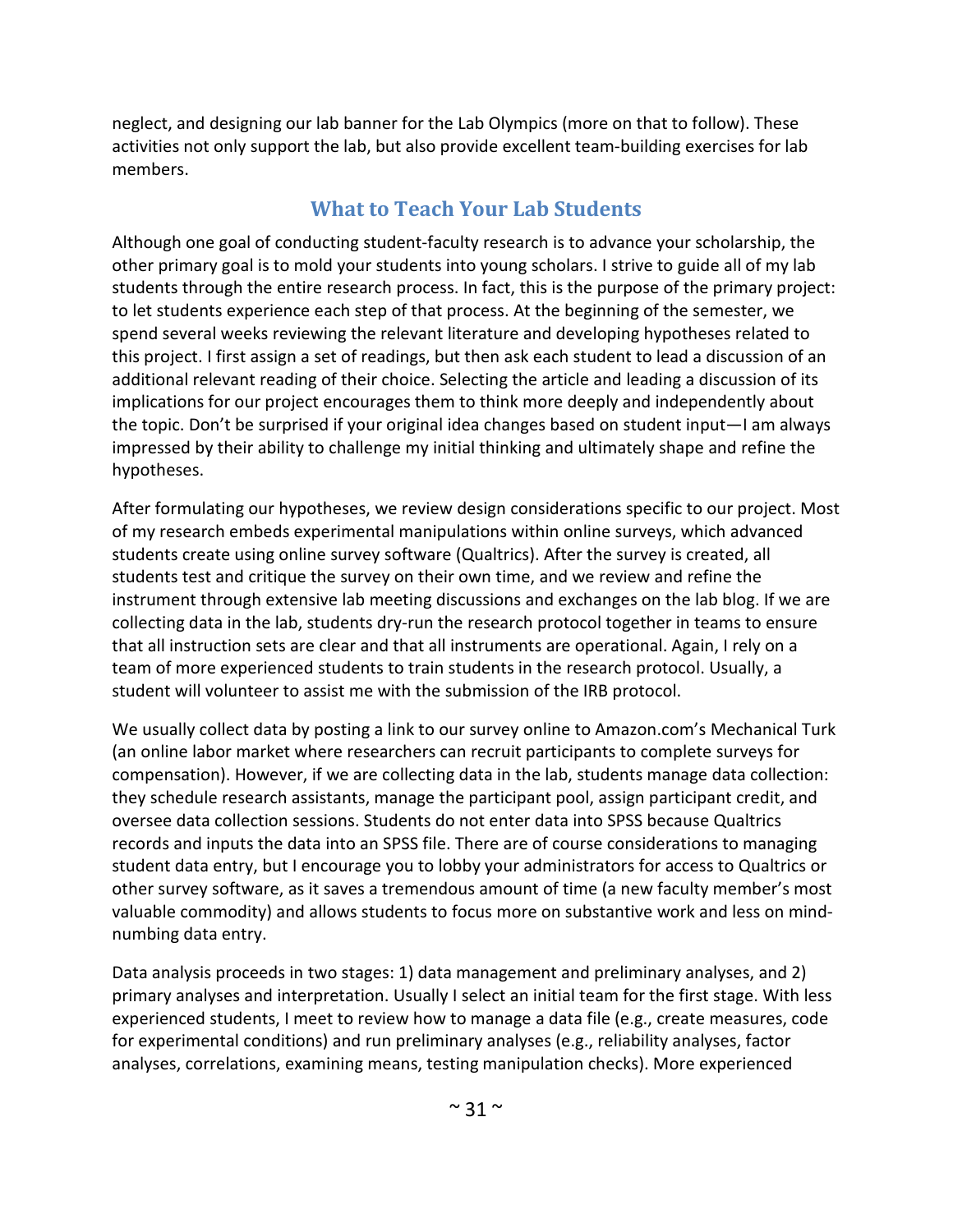students will complete those tasks themselves and then meet with me to review their work. I then take this workable database to our next lab meeting, review the hypotheses and appropriate statistical analyses with the lab group, and perform the analyses and interpret the results with them. We will then generate alternative hypotheses and test them, all during lab meetings. This activity serves multiple purposes for the students: as a general statistics refresher, as a window into the data interpretation process, and (if the data behave) a glimpse into the excitement of scientific discovery. We will then develop a plan for our next step (e.g., more data collection? Crowning jewel in a *Journal of Personality and Social Psychology* paper? A dead end?) over the next few weeks.

Analyzing and interpreting data with the lab group strikes a good balance between busywork (finding measures, creating instruments, collecting data) and substantive work (engagement in hypothesis development, hands-on data management, data analysis and interpretation). As lab director, explaining complex theory, methodology, and statistics to your lab students not only improves your teaching abilities, but also likely your own understanding of these essential topics. Moreover, these faculty-student discussions will generate new and interesting ideas. Intellectually and personally, these interactions with my students are some of the most rewarding aspects of my academic career.

#### **Overseeing Independent Studies and Senior Honors Theses**

As a new faculty member, students seeking to complete an independent study or senior project under your direction may flatter you. Exercise caution—after agreeing to oversee three seniorlevel projects in the Spring of my first year, I found myself stretched too thin. At TCNJ, independent studies and honors theses are considered outside of the lab course enrollment. Therefore, directing these individual studies will necessarily increase the number of students you mentor in any given semester. That said, I strongly encourage mentoring your advanced lab students through individual independent study projects or honors theses. These are of course enriching experiences for your student, but they also enrich your scholarship and the experience of other lab members. Although these students are not enrolled in the lab course, they are required to attend lab meetings and contribute to the primary research project. However, this arrangement is mutually beneficial, as the other lab members also contribute to the student's independent study or honors thesis.

There are a few considerations to keep in mind when deciding on a project topic and actively mentoring your student. First, choose a topic that will advance your scholarship, not one that the student has generated. This advice may seem harsh, but as a non-tenured faculty member, your priority is to advance your research program in order to gain tenure. While you should encourage your student to contribute as much as possible to hypothesis development, do not get trapped in a research project outside your area of expertise. In my first year, I opened up numerous lines of research to accommodate the interests of students. It took me three years to get through the backlog of data it created, and all but one of those projects ended up buried in my data cemetery. Now, depending on my research program goals, I either assign a student a particular project (usually an extension of an existing project), or give a student the choice of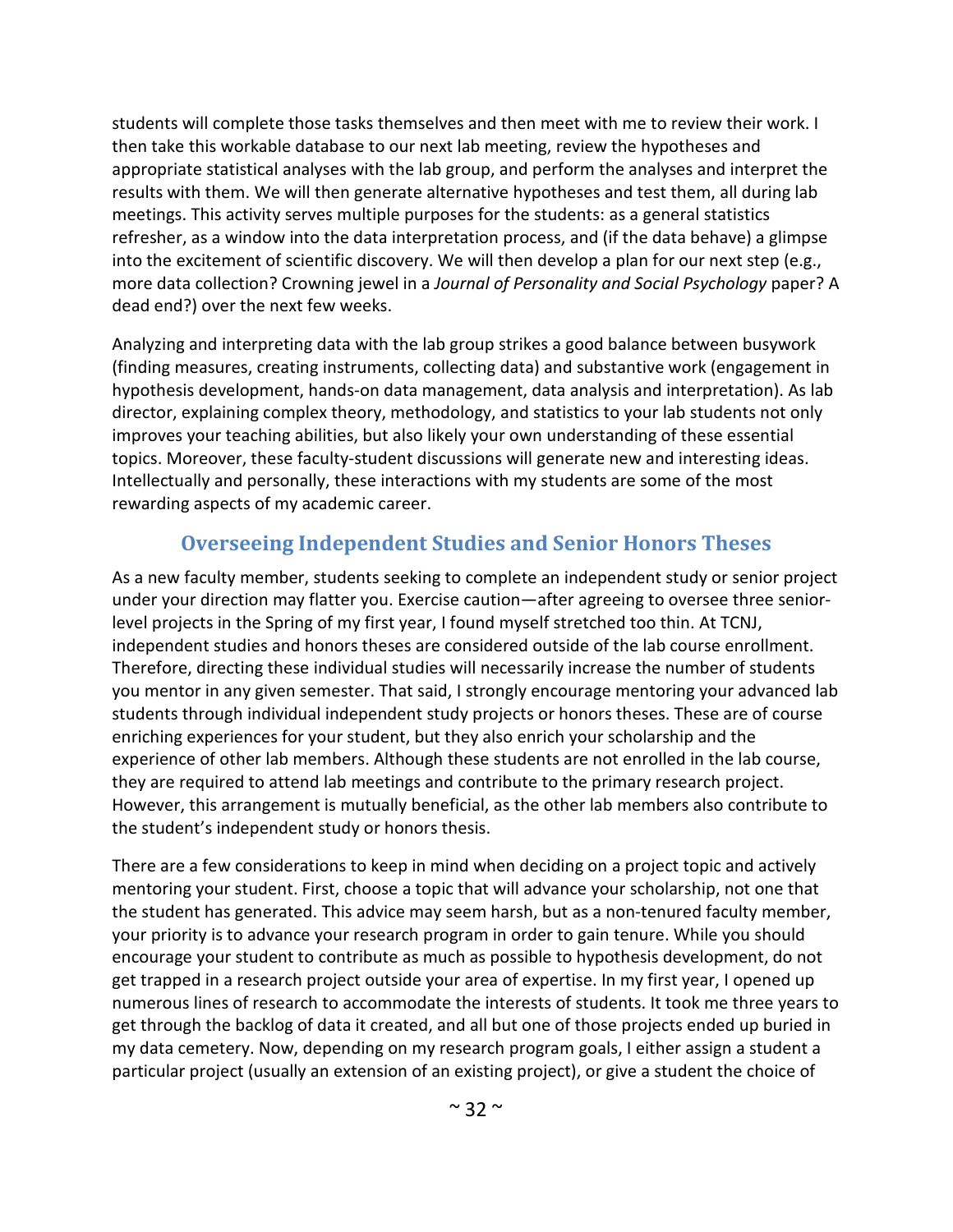two or three potential projects (usually new projects I am interested in starting). So, first tie up loose ends from graduate school, such as that additional experiment you need to make your dissertation publishable, before opening a new student-generated line of research.

Second, observe how other faculty members manage student research projects. Without prior knowledge, it is hard to know what constitutes a strong student paper, or what to expect from a senior honors thesis student. There are several things you can do to learn from your colleagues, such as volunteering to serve on honors thesis committees, organizing a best practices meeting on overseeing student research projects, or asking colleagues to share their former students' thesis papers. Third, in managing your students' progress, provide them the organization and structure they will need through weekly meetings, weekly assignments, weekly blog entries, explicit deadlines, and frequent email communication.

Finally, do not try to clone yourself. When you work with a highly competent and motivated student, it is tempting to mold that student in your academic image. Resist this temptation. First, in all likelihood, your students will not become professors, and this highly competent student completing an honors thesis is no exception. Listen to your students, encourage them to follow the career path of their interest, and prepare them for it. If a student does express interest in a research career, ensure that he or she has not prematurely foreclosed on this choice. I have seen several students decide on an academic career as first or second-year students only to change their minds midstream and struggle with the transition to an alternative path. Encourage them to explore their options and research experiences with other faculty members (Silvia, Delaney, & Marcovitch, 2009).

## **Writing with Student Co-Authors**

If you have worked with a student or group of students on a research project that is publishable, you should consider co-authoring the manuscript with those students. For the student, this of course is an enriching experience that will improve their writing skills and bolster their chances of admission to graduate programs. There are also benefits for you as well, because working through the writing process with a student can make you a more conscientious writer. Moreover, depending on your institution's values, co-authoring papers with students should reflect well on you as you apply for reappointment and promotion.

One of the first issues you will face is determining student authorship. How does a student earn authorship? When should a student earn lead authorship? Authorship conversations become more important as your career advances. In my first few years, students had no expectations of authorship because I had no previous student co-authors. Now that several students have coauthored papers with me, it is more important to explicitly state what constitutes authorship. If a student has assisted in developing the original hypotheses, or in overseeing data collection and management on a major project, I will offer them authorship, even if they end up doing only minimal writing and draft reviews. Of course, you may identify promising students who want more writing experience. For these students, I ask them to draft short sections of the manuscript (e.g., the Method), search the literature for articles to support a particular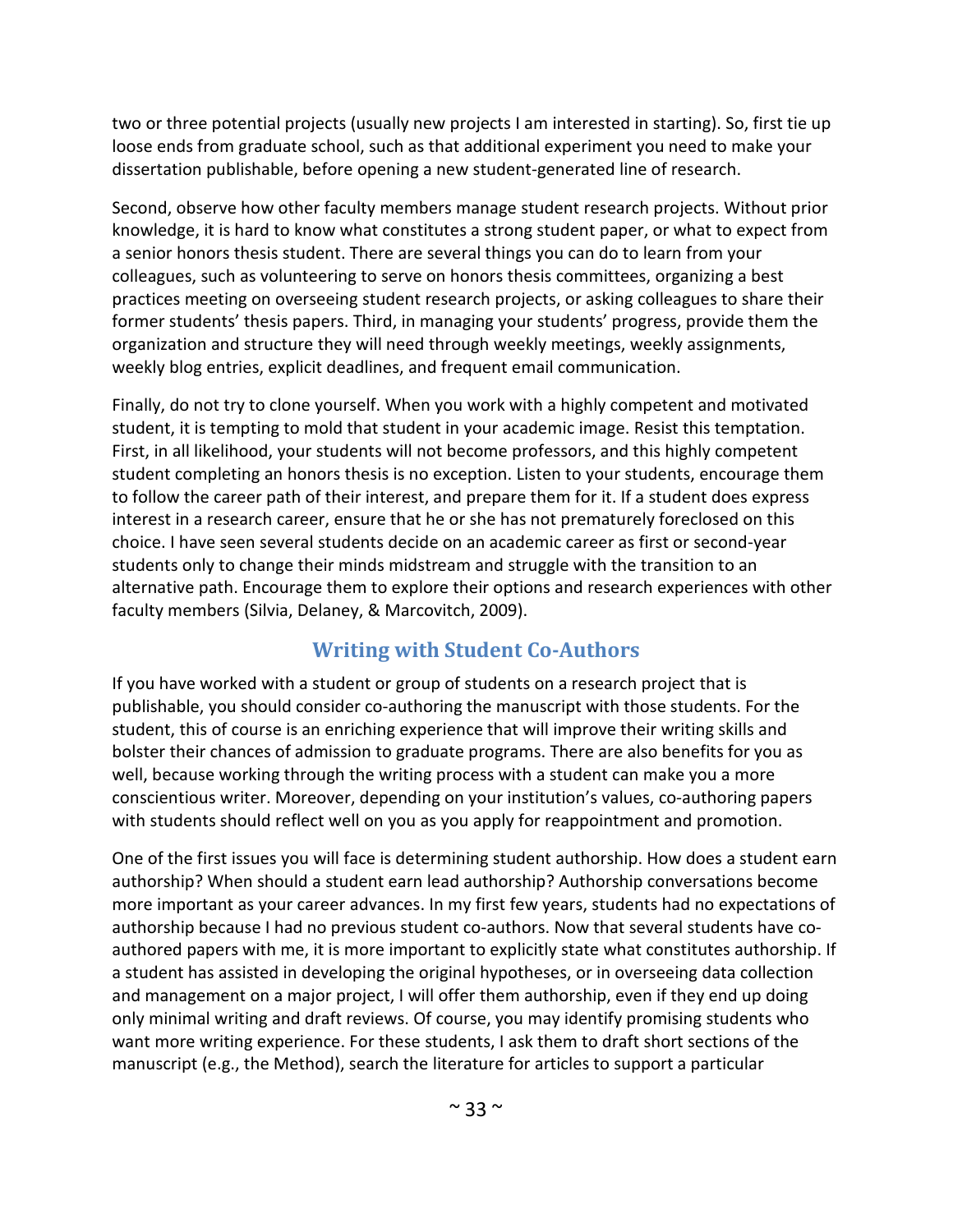argument, create the references section, format tables and figures, and read and make comments on my drafts. I find it useful to provide these students with several example articles (from our lab and from others) to use as models. Once we have a draft, we will read the paper aloud together, line by line. This is especially useful for student writing development because I can explain to the student my decision-making for the organization of the paper, sentence structure, language use, etc. As a writer, these line by line discussions help clarify your own thinking and avoid the inevitable glossy eyes from staring at the computer screen.

In all likelihood, the manuscript is intellectually driven primarily by you and not your students. Moreover, it is unlikely that your students possess the ability to craft a scholarly paper themselves. It is therefore more likely that you will be lead author. In this early phase of your career, lead authorship is especially important; later in your career, you can allow students to take lead authorship at your discretion. Of course, if your institution places more value on papers with student lead authors, you may decide to take a backseat to a student co-author. Whatever you decide, manage expectations by discussing authorship at the beginning of the research project. This is especially important for independent study and honors thesis projects, for which students' authorship expectations are likely higher than on group projects, such as the primary lab research project. If the paper is a product of a student's senior project or thesis, and this student wants and deserves lead authorship, make sure the student is aware that he or she must continue writing post-graduation.

I should note that one down side to including student co-authors on your manuscript is that it slows down the writing process, as you must essentially teach and write simultaneously. If you are in publish or perish mode, it may be better to write alone and wait until you are in a more comfortable position to include student writing collaborators.

## **Establishing a Lab Culture**

Students enroll in your lab to learn the content of your research area, to learn about the research process, and to gain skills necessary for their careers. However, it is important to keep in mind that they will likely not follow you into academia—the vast majority of your students will go onto other non-research related careers. So, how can you create an enriching and enjoyable educational experience for students with diverse career trajectories? The answers to this question will depend on your temperament, the nature of your research, and the students enrolled in your lab. For me, the most important goal is to create a cohesive group of students, which I feel builds mutual respect and understanding, and ultimately a positive and enriching undergraduate experience.

Creating such cohesion is easier to accomplish in some labs than others. In the lab I worked in as an undergraduate, we established relationships by spending countless hours together in the lab collecting and processing data. Given that we do little data collection from student participants in my current lab, my students do not have these opportunities. So, we have to create them. Our weekly lab meetings are conducted in a relaxed manner, and students are comfortable expressing their ideas and interacting with each other. Outside of weekly lab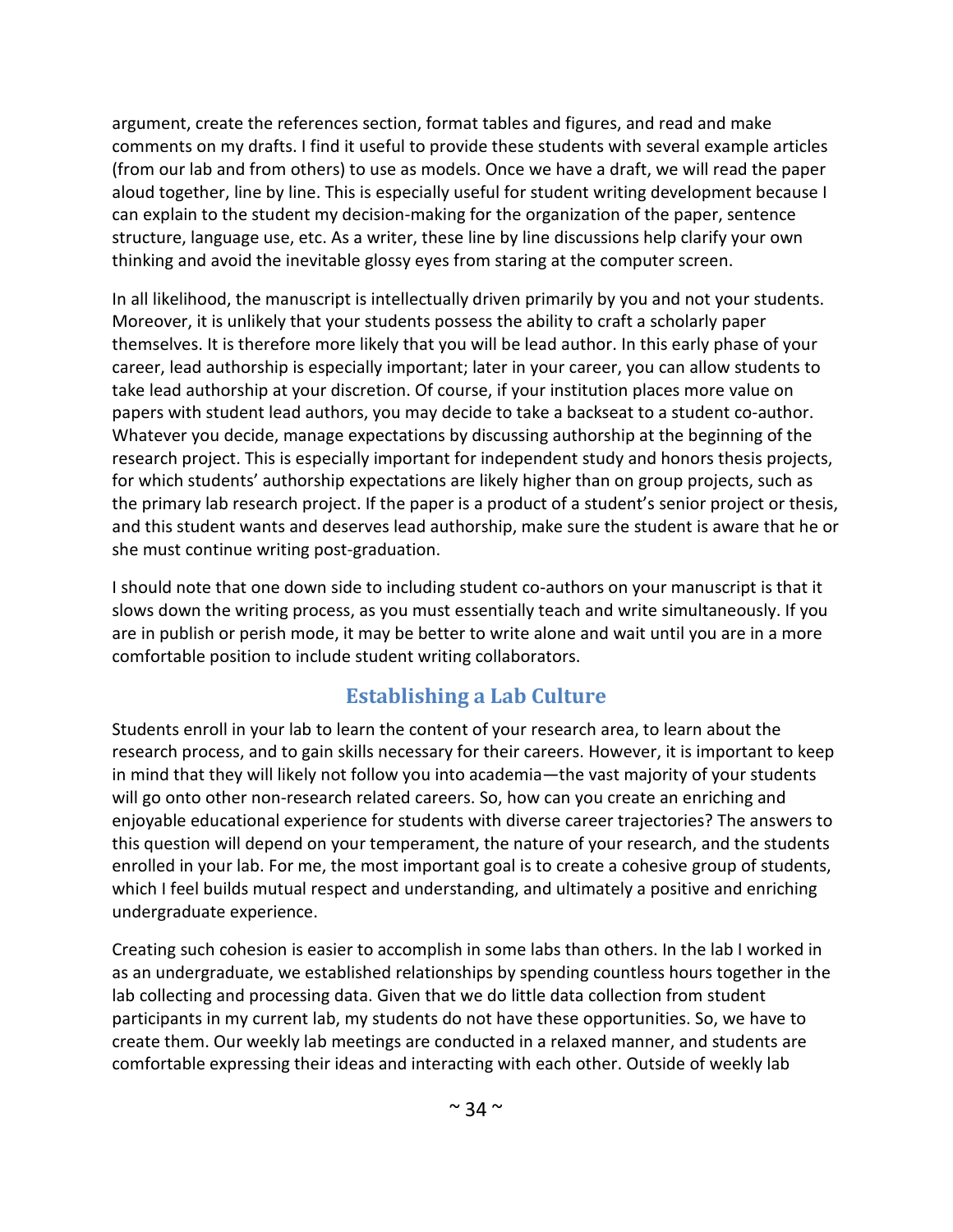meetings, smaller units of students work together on either portions of the primary project, or in collaboration on peripheral projects. Each year, several lab members attend our annual regional conference (the Eastern Psychological Association conference) together. More recently, students have begun working together to develop research proposals for their final paper and presentation. Finally, at the end of each semester, I present a summary of that semester's accomplishments, and preview our plans for the following semester. Doing so not only allows students to take a step back and recognize just how much they (and we) accomplished, but also allows us to acknowledge individual student accomplishments, such as having a paper accepted for publication or successfully completing a senior honors thesis.

On the lighter side, I invite my students to an end-of-the-semester party at my home (homemade pizzas and ice cream sundaes in the Fall; barbeque and canoe rides in the Spring). These parties serve as a way to celebrate our individual and group accomplishments, and in the Spring, as a celebration of our graduating seniors. Also, each Spring, our department holds the Interlab Olympics. This event entails a series of intellectual (psychology Jeopardy) and physical (water balloon toss) challenges in which multiple labs in the department compete against each other for title of Lab Olympic Champion. This is a good-natured competition that the students (and faculty) really enjoy. Although our lab has yet to win this event, we did win "Best Banner", which the lab members created using fabric from their own clothes!

# **Advising Lab Students for their Post-Graduation Plans**

Your role as a faculty mentor also includes advising students in their career choices, and preparing them for their careers. Obviously, their faculty-student collaborative research experience will make them competitive for jobs and graduate school admissions. However, there are other ways that you will be expected to assist your students in their post-graduation plans. Perhaps the most obvious is writing your students' letters of recommendation. When I began my career, I knew little about what constitutes a good letter of recommendation. Ask to see letters that your colleagues have written for former students, or ask colleagues to review drafts of your letters. Require that students provide a recommendation packet with materials that will allow you to craft the strongest possible letter: self-addressed stamped envelopes attached to any necessary application materials, their vita or resume, a list of schools to which they are applying (with deadlines), a description of why they are applying to each school, and a description of their career goals. I typically ask that students provide this information to me at least four weeks in advance of the first deadline.

Most often, students who have worked closely with you, and of whom you think highly, will ask for letters of recommendation. However, you may find yourself in the unenviable position of having a student you don't know very well, or even an underachieving student, ask for a letter of recommendation. I do not refuse to write the letter for the student, because I know that sometimes students need a minimum amount of recommendation letters. Instead, I tell the student that I am willing to write the letter, but that the letter will not be particularly strong, and that they should consider an alternative letter-writer. After a frank discussion, if they still insist, I will write this student's letters of recommendation, however unenthusiastically.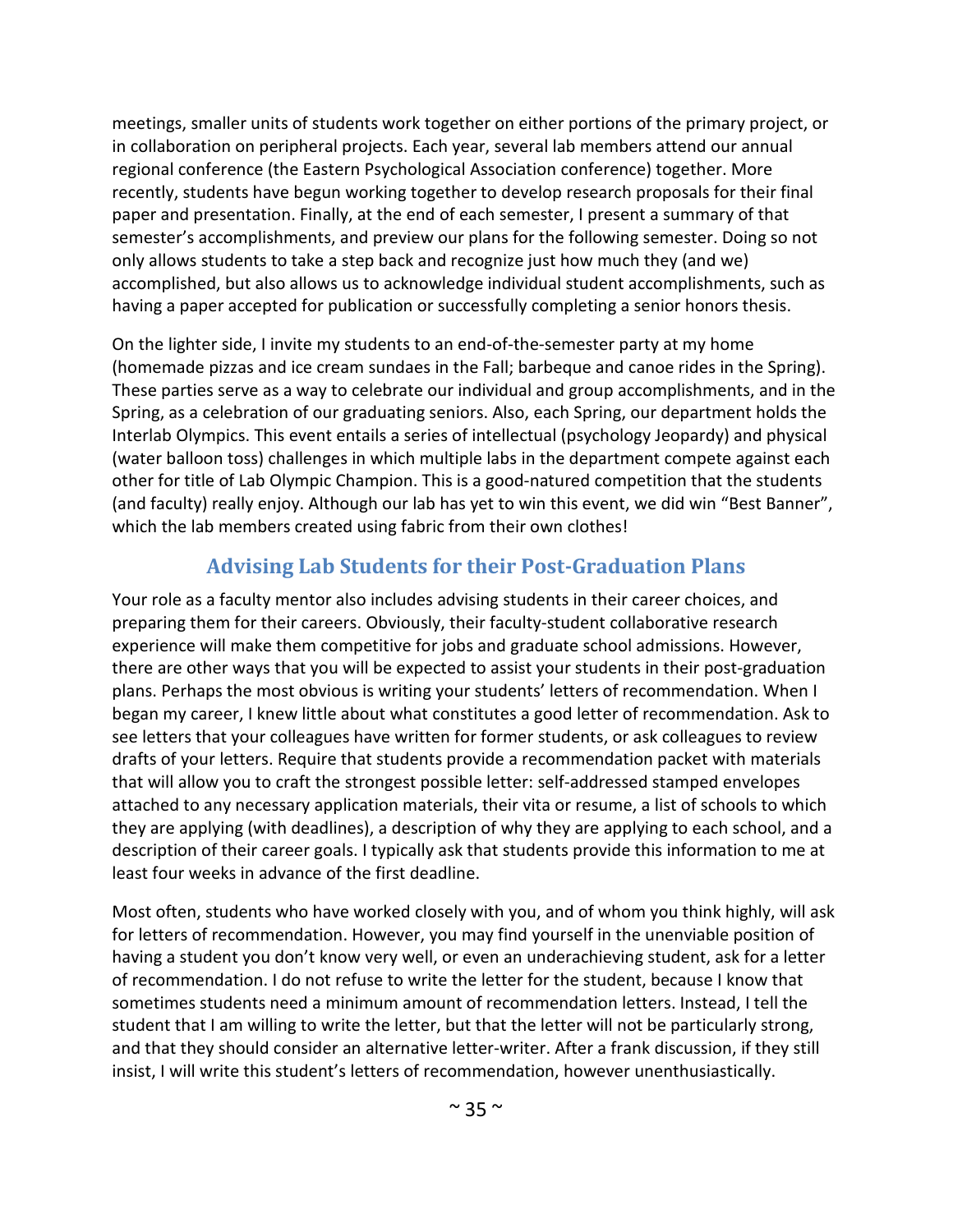If your student has decided to attend graduate school, you should help them choose the best degree (e.g., MA vs. PhD) and institutional match for their career goals and intellectual interests. Students often use the institutions' undergraduate education reputation as a heuristic for making graduate school application decisions—for example, considering Harvard University a "reach" school, and their large state university a "safety" school. Educate your student on the considerations specific to graduate education, such as selecting an institution based on the student's shared interest with a prospective faculty mentor. Show them how to select prospective faculty mentors by perusing journal articles, journal editorial boards, and society websites. Encourage students to learn about these programs by visiting their websites and emailing prospective faculty and their current graduate students for information about student openings and graduate student life, respectively. Encourage students to apply widely and not limit themselves geographically (a problem I often see at my small state college).

#### **Keeping in Touch Post-Graduation**

Eventually, your students graduate. This is a bittersweet moment. While you will surely be excited for your students as they continue their education or begin their careers, there is a strong chance that you will miss these students, especially those in your first "class" of lab students. Stay in touch. For them, they will continue to feel connected to what was an important and transitional time in their lives. Knowing how their lives and careers have progressed also makes it easier for you to write strong letters of recommendation for these students in the future. For you, being able to write about the continued accomplishments of your students in your reappointment and promotion materials reflects your deep commitment to student development. It also sets a good example for your current students, both for their expectations for you and of themselves.

There are some very easy ways to remain in touch with former students. Social networking sites like LinkedIn allow people to stay in touch with professional colleagues. I've created a Facebook page for our lab, which allows both former and current lab members to remain in touch and share information with each other. Old-school networking at professional conferences is a great way to reconnect both socially and professionally with students who have gone on to graduate or professional school. Furthermore, current students who attend these conferences with you will enjoy meeting or reconnecting with these former students, an experience that will reinforce your lab mentorship model. Finally, do not underestimate how often your students might return to the area for college-wide, department-wide, or other extracurricular events (e.g., athletic competitions; homecoming). You may even invite these former students to speak to your current lab group about their experiences, or extend open invitations for lab alumni to attend your end-of-the-semester party.

## **When Problems Arise**

Things won't always go smoothly—a student may be disregarding his or her lab schedule, not performing adequately, or causing interpersonal problems or other disruptions in the lab. Remember that you are the instructor, and you are ultimately responsible for ensuring the optimal learning environment for all students. Nip these problems in the bud as soon as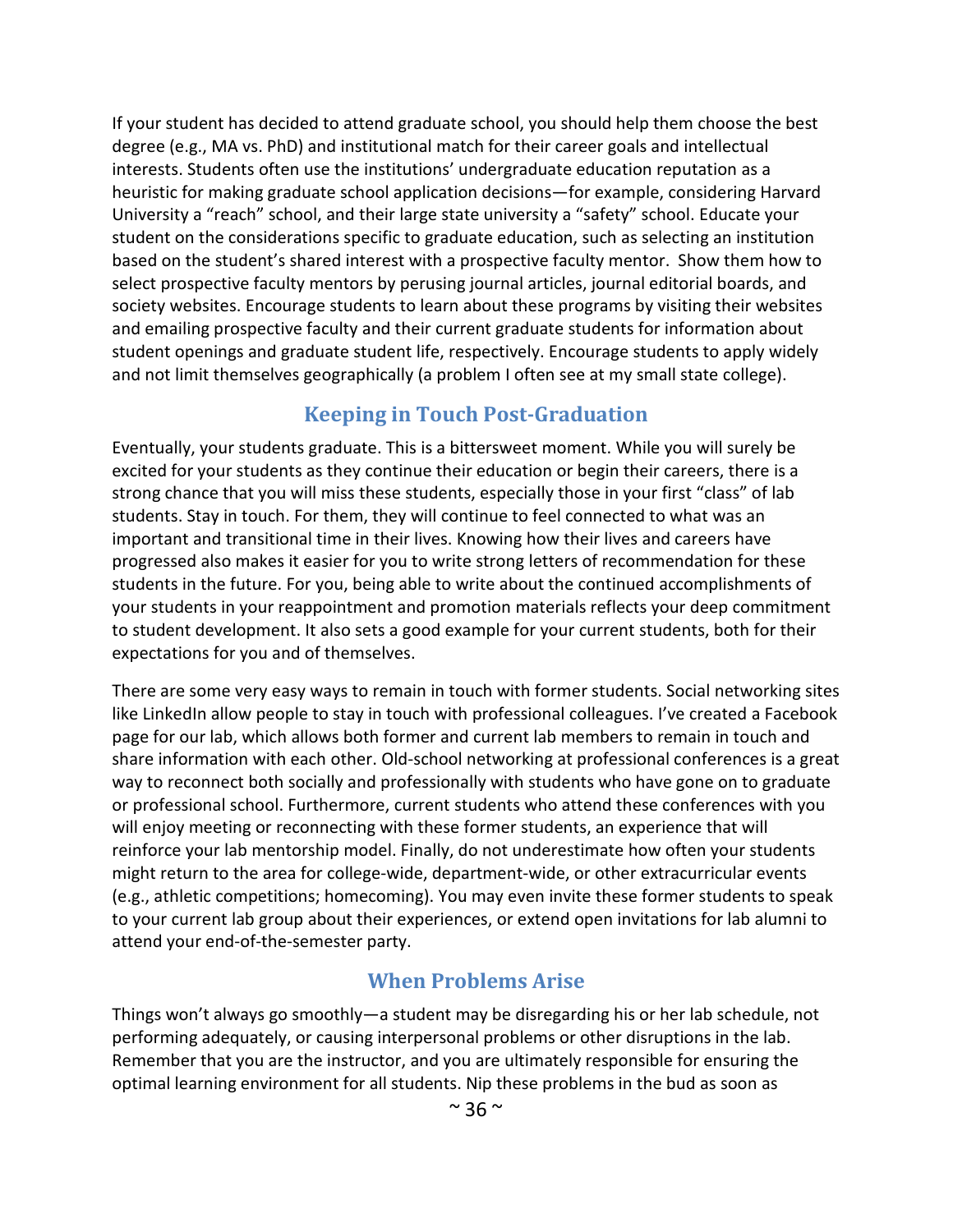possible by communicating your concerns privately to this student. Explain why you are concerned about his or her performance. Perhaps there is a personal issue that the student is struggling with—you may be comfortable discussing these issues with the student, or you may encourage them to seek the counseling services that your college or university offers. Perhaps the student is struggling to manage his or her busy schedule—you may simply need to set firm deadlines for this student and maintain more frequent communication. Hopefully just having this conversation, and agreeing on a plan for moving forward, will remedy the problem. If the problem persists however, you may need to consider some alternatives. The culture at TCNJ is such that as long as students' performance is satisfactory, students earn As for the lab course, and students are generally aware of this policy. Therefore, the prospect of decreasing a student's grade could serve as a deterrent. As a last resort, you may even consider involuntarily withdrawing the student from your lab. If the problems occur primarily at the end of the semester, do not invite the student back—explain to the student that you had already discussed concerns with their performance, which did not improve. You do not want the lab culture you've established, not to mention the quality of your data, to suffer because of an individual student's behavior.

#### **General Advising Considerations**

So far, I have focused this discussion on mentoring students in the context of student-faculty research collaboration. Of course, you will likely have other advising responsibilities, including the assignment of several official advisees enrolled as Psychology majors. The number of official advisees you will mentor is likely determined by your department's student-faculty ratio. For me, I have about 30 official advisees in any given year. For my first-year advisees, my primary goals are to support them through the sometimes difficult transition from high school to college, and to make sure that they are taking the fundamental psychology courses. It is always a good idea to ask that students arrive to your advising meeting with their tentative schedules prepared, as well as some alternative courses. For second-year students, we begin to discuss tailoring their academic schedule to their career goals. When they enter college, psychology majors often believe that they will become therapists—of course, as they expand their knowledge of psychology in their first and second years, they begin to understand the variety of careers that a psychology degree offers. We discuss which courses best fit their interests, and considering the strong undergraduate research culture in our department, which lab they might consider joining.

For third-year students, it is important to revisit their academic requirements to ensure that they are on track for graduation at the halfway mark of their undergraduate careers. This is also the time that they begin taking our more specialized seminar courses, and focus more intently on their future career plans. In our advising meetings, we talk about research lab involvement, internships, study-abroad, and other experiential learning that will improve their chances of employment or graduate admissions following graduation. For fourth-year students, we ensure that students have enough credits to graduate, and discuss job prospects or the graduate school application process.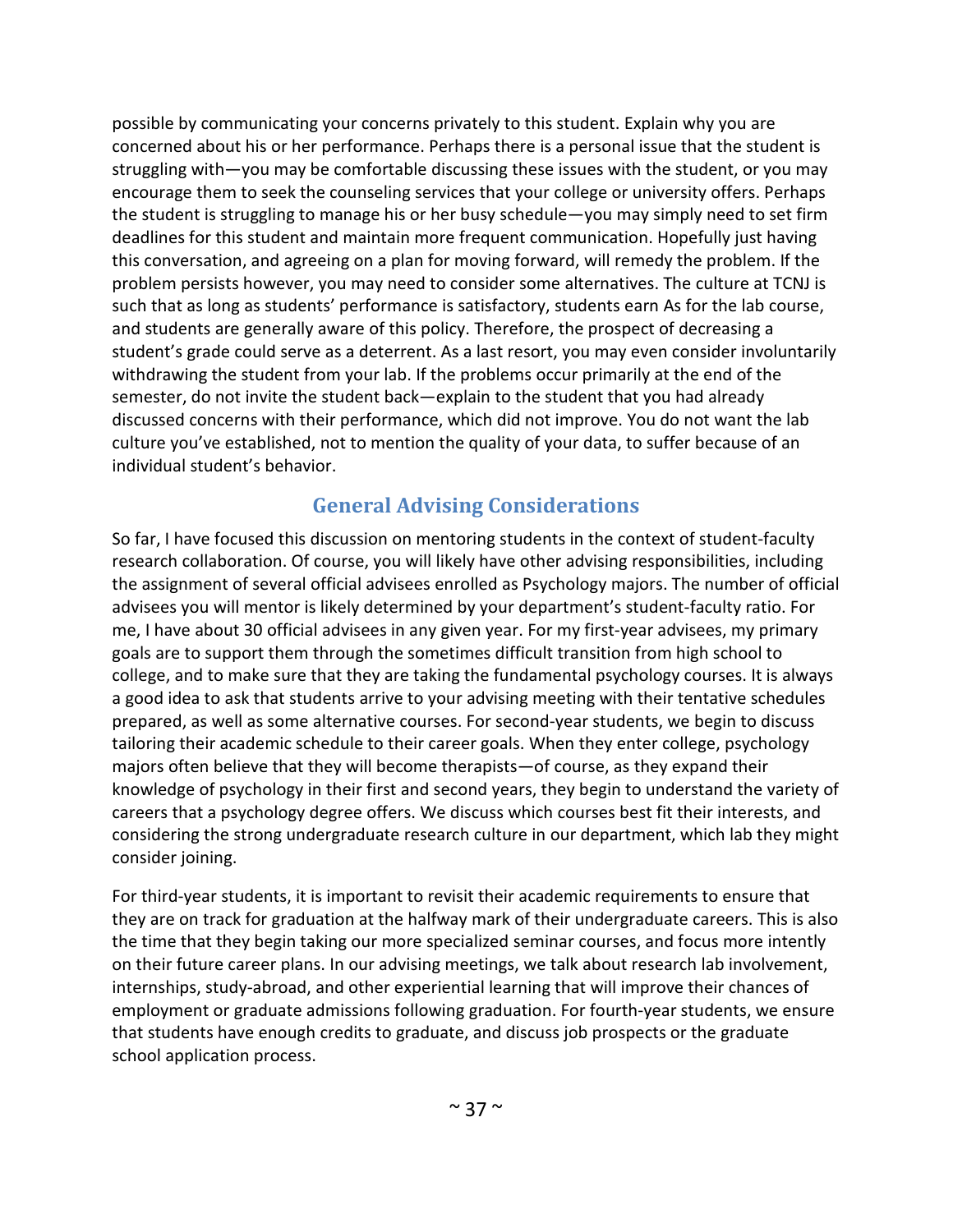Our department is unique in that we have recently implemented an advising course sequence in which all students enroll. For half of a semester each year, students take an advising course. These courses typically have 30 students enrolled in each section, and are taught by either faculty members or administrative staff. First-year students are introduced to the major and learn about their academic requirements and how to register for classes. Beyond the first year, students attend a variety of information sessions on topics including but not limited to choosing a career, seeking an internship, applying to graduate school, and job interviews. This advising course sequence has reduced our individual advising responsibilities tremendously, as most students have selected their courses prior to our formal advising meeting, and have received career guidance from these information sessions. Even if your college or university does not have such an advising program, you may consider coordinating with your Psi Chi chapter, other faculty members, and your institution's career services office to schedule such events and advertise them to interested students.

# **Conclusion: The Joy of Mentoring**

In this chapter, I have highlighted some of the challenges you will face as a mentor to students in faculty-student collaborative research. I would like to conclude however by noting that mentoring these students is without a doubt the most rewarding aspect of my academic life. Juggling teaching, scholarship, service, and your personal life presents a daunting challenge to any junior faculty member. During your pre-tenure years, one or several of those aspects of your life will frustrate you and even leave you doubting your career choice. The pleasure I take in watching these students develop, establishing relationships with them, making scientific discoveries with them, and encouraging their personal and intellectual growth, provides an escape from the challenges of an academic career. I may have once dreamed of a position at a research university while in graduate school, but it likely would not have provided me the opportunity to engage with young people like I can at a small undergraduate-focused institution. As you begin your career as a research mentor, I encourage you to create a lab community that is productive and both personally and professionally fulfilling.

# **Appendix 1**

#### *Example of a Research Laboratory Hierarchy*

#### **Lab Director:** Professor

**Colleague:**

- Usually reserved for students enrolled in senior level lab course
- Manages operations of own research project (e.g., training & scheduling RAs; interfacing with participant pool, maintaining files and paperwork)
- Proficient in higher-order data analyses (e.g., multi-factor ANOVAs; hierarchical multiple regression).
- Demonstrates proficiency in scientific writing; co-authors manuscripts for peer review.

#### **Administrator Positions (must demonstrate proficiency at Assistant rank):**

*Lab Manager:*